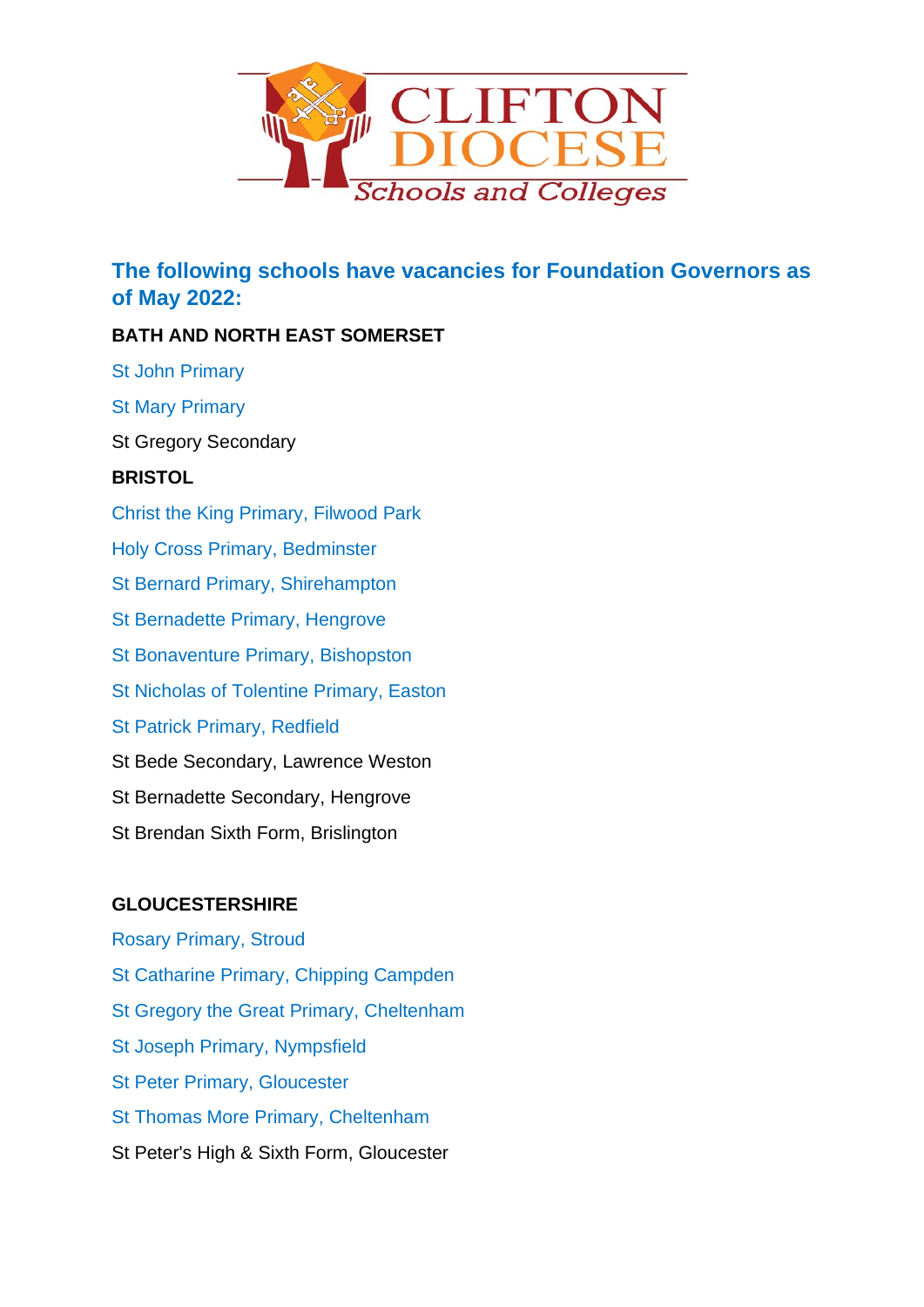

### **SOMERSET AND NORTH SOMERSET**

Corpus Christi Primary, Weston-super-Mare and St Joseph's Primary, Burnham-on-Sea (this is one Local Governing Board covering both schools)

Our Lady of Mount Carmel Primary, Wincanton

St Benedict Primary, Midsomer Norton

St Francis Primary, Nailsea

St George Primary, Taunton

St Gildas Primary, Yeovil

St Joseph Primary, Bridgwater

St Joseph Primary, Portishead

St Joseph & St Teresa Primary, Wells

St Louis Primary, Frome

### **SOUTH GLOUCESTERSHIRE**

St Augustine of Canterbury Primary, Downend Christ the King Primary, Thornbury St Mary Primary, Bradley Stoke St Paul Primary, Yate **SWINDON** Holy Family Primary

Holy Rood Primary

St Mary Primary

St Joseph Secondary

#### **WILTSHIRE**

St Edmund Primary, Calne

St John Primary, Trowbridge

St Joseph Primary, Devizes

St Joseph Primary, Malmesbury